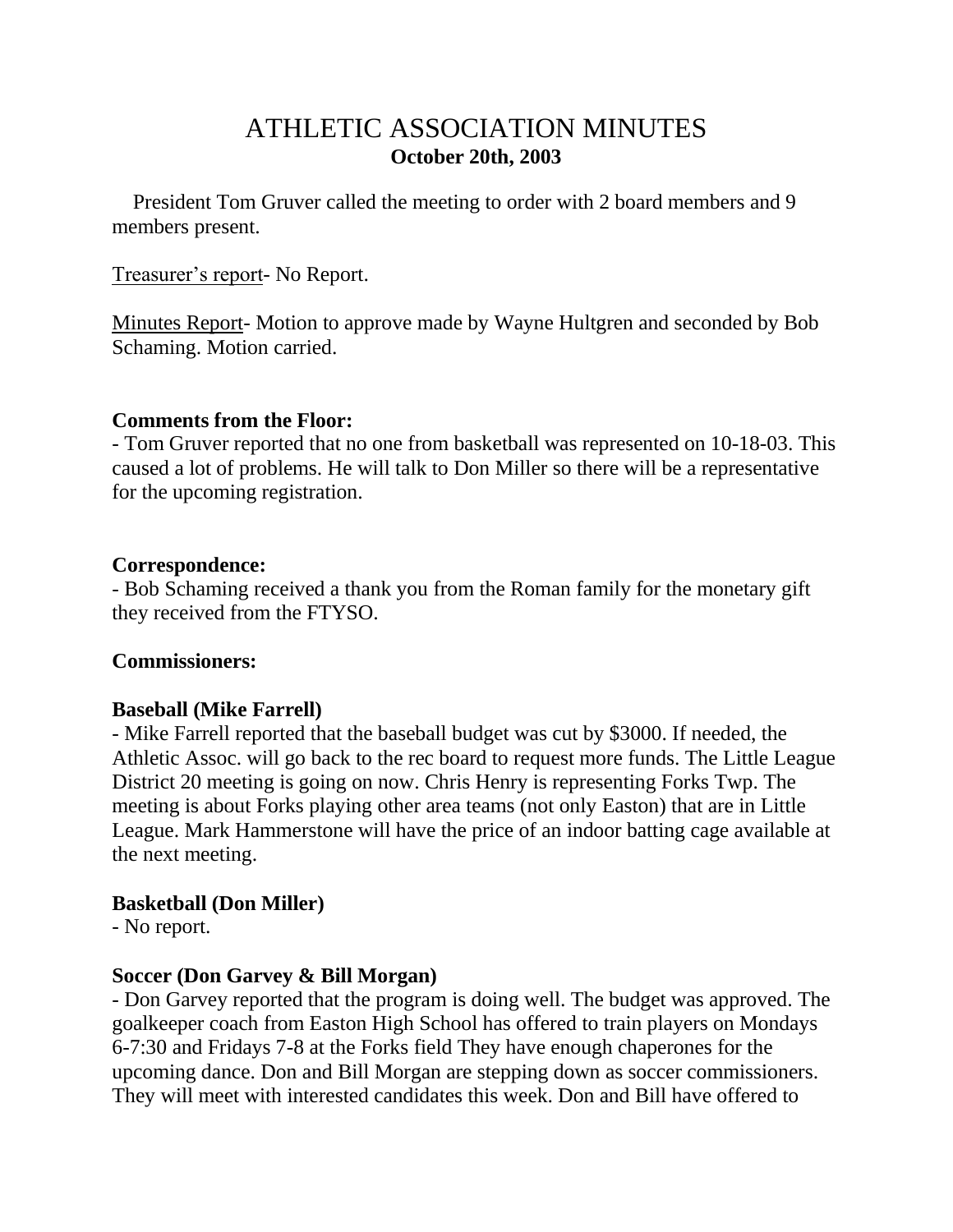help the new commissioner. The Blue Mt. Tournament will be held in Moore Township on Nov 8th and 9th.

#### **Cheerleading (Billie Weiss)**

- Billie Weiss reported that the 1st competition will be held on October 26th at Catasaqua High School.

# **Wrestling (Mark Hammerstone)**

- Mark Hammerstone reported that his budget was approved. The C.O. for the new building was not approved yet. Mark requested that he be able to use the multipurpose room until the building is ready. Kemie called Mark about the old wrestling mats that are in the municipal building. They were to be auctioned off but Mark wants them for the program. Tom Gruver told Mark to get them and store them in the Community Center. .

# **Softball (Bob Schaming)**

- Bob Schaming reported that his budget was cut. It will remain the same as last years. He has to move his equipment out of the water shut off located in the football/softball equipment room.

# **Football (Fran Tone)**

- Fran Tone reported that all teams are doing well. The Flag team has one more game - All of the players play. The Junior PeeWee team is undefeated (the issues on this team were resolved). The PeeWee team is 7-1 and Midgets are 4-3. He would like to thank Phyllis Naiden for all of her help. The team moms were very helpful this year. The league dinner is November 20th. 27 coaches are going. He asked for a check in the amount of \$270. There may be an expansion in the league next year.

# **Lacrosse (Tom Ellison)**

- No report. .

# **Committees:**

# **Snack Bars (Wayne Hultgren)**

- Wayne Hultgren reported that it is doing well. He had a lot of help during football season but would like to have more volunteers help with stocking the snack bars. He would like to thank Phyllis Naiden for scheduling volunteersand also Jim Barrick for his repairs to the snack bars. Tom Gruver will talk to Don Miller about opening the snack bar for basketball games.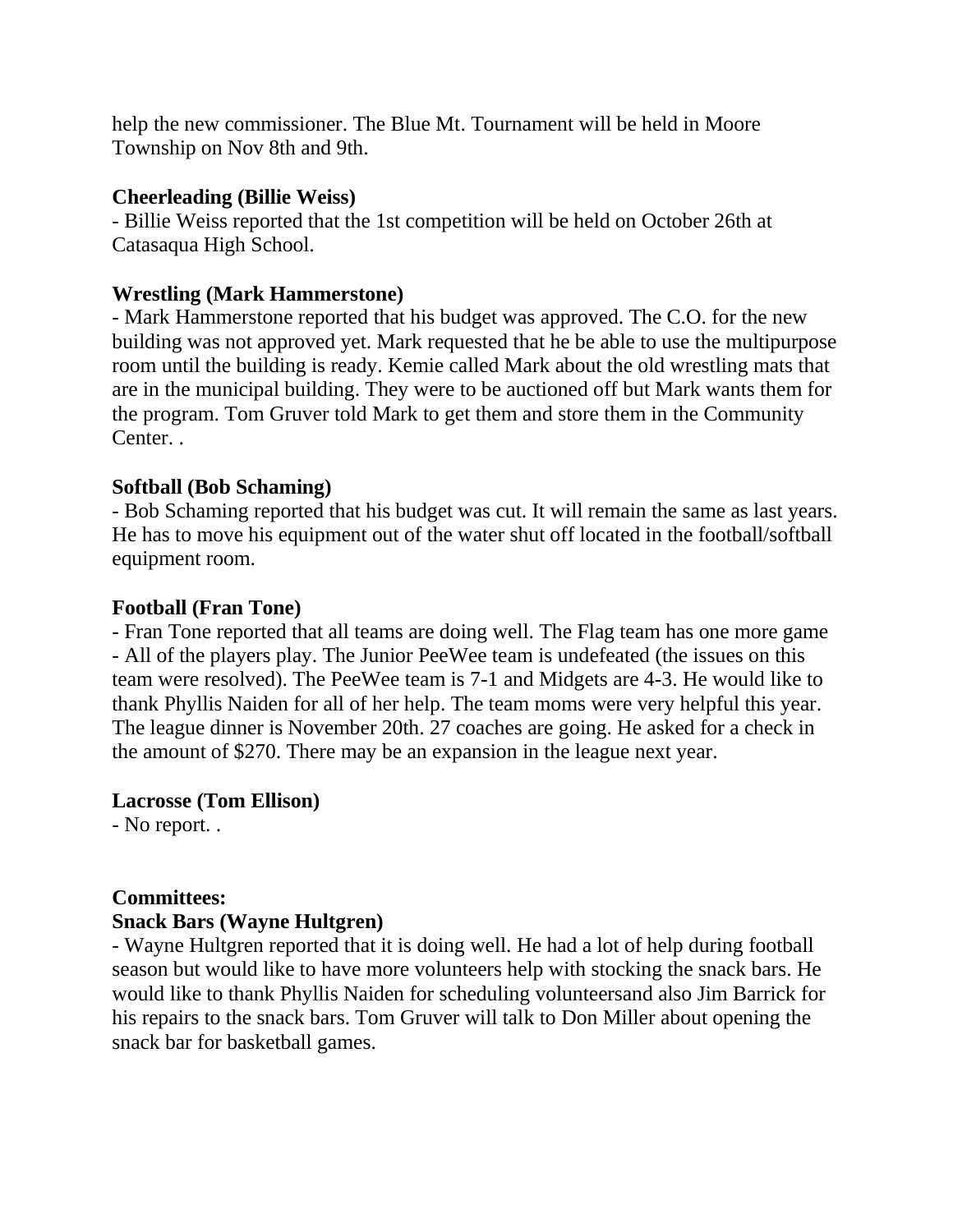#### **Background checks (Mike Farrell)**

- No report.

#### **Scholarship (Tom Gruver)**

- No report.

# **Website (Mike Farrell and Jim Mazurowski)**

- No report.

# **Awards Committee: (Tom Gruver)**

- No report.

#### **Registrations (Phyllis Naiden)**

- Phyllis Naiden reported that there is one more signup for Winter Sports (October 25th). Late sign ups will be held on Nov 1st. Tom Gruver is ordering new calendars. The sign up dates for 2004 will be as follows:

Spring (baseball, softball, lacrosse, cheerleading): 01/31/04, 02/07/04, 02/14/04 late signups.

Fall (football and soccer) 5/22/04, 06/05/04, 06/12/04 late sign ups. Winter (basketball and wrestling) 10/16/04, 10/23/04, 10/30/04 late sign ups.

# **Recreation Board**

- No report.

# **Dance (Wayne Hultgren)**

- Wayne Hultgren reported that the October dance went well. The November 14th and 15th dance will be run by soccer. The Dec 20th and 21st dance will be run by the FTYSO. He has hired 2 police officers per night. Their new hours are from 6:30pm - 10:30pm. Mark Hammerstone is going to get new tape for the dance floor. This tape is less costly than the one currently being used.

# **Old Business :**

- Mike Farrell reported that the price of the lightning detector(mounted) is \$200. The hand held detector is \$100. He would like to purchase these and have the mounted one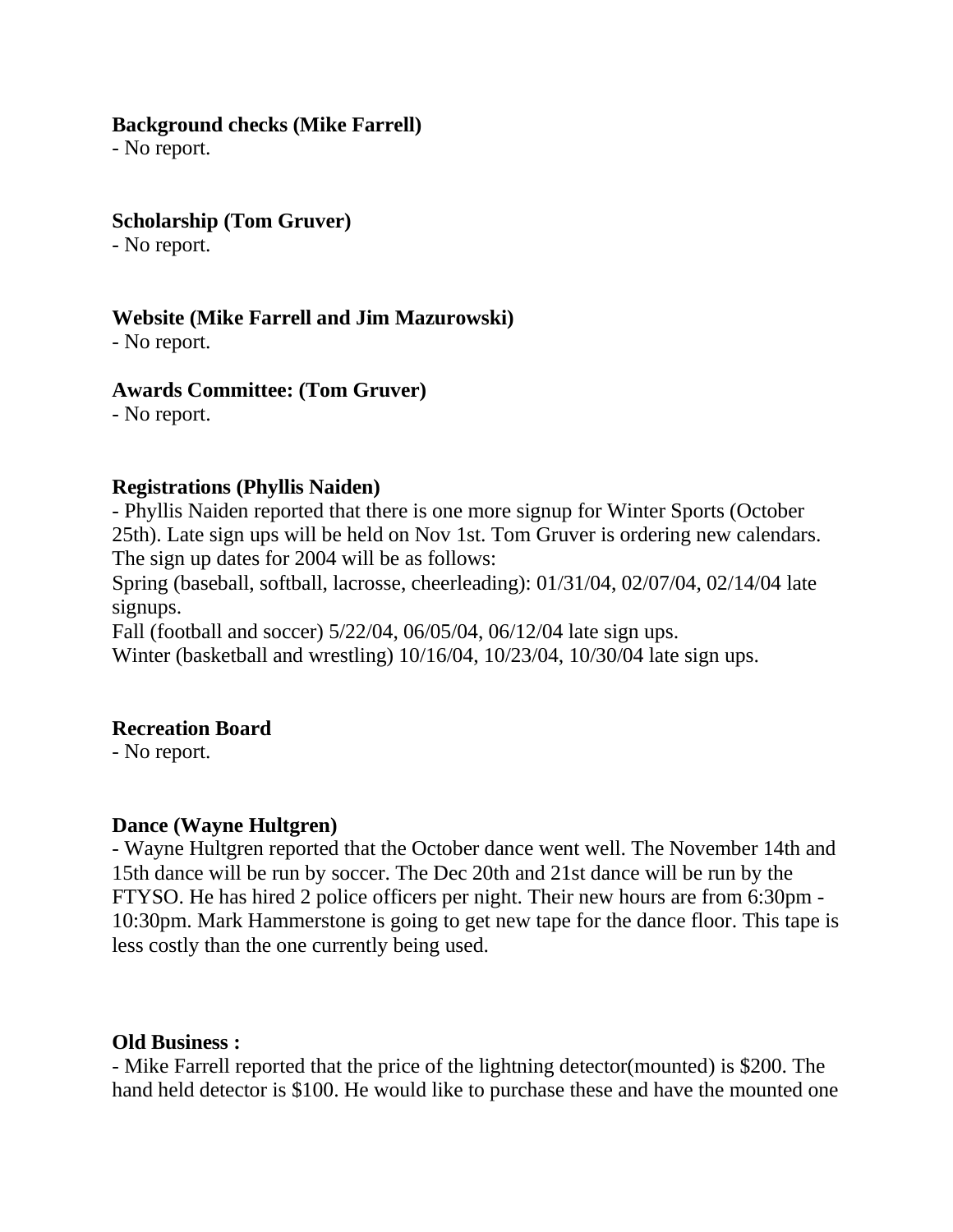at the community fields and the hand held on at Forks School.

#### **New Business :**

- Mike Farrell wants commissioners to check their voice mail more often or if you want,he will put your home phone number on the voice mail. Some members would like to attend the next supervisors meeting to discuss the following: The baseball field on Meco Rd, the new wrestling rooms andthe old wrestling mats (see wrestling report), and the indoor batting cage. Tom Gruver would like to purchase and have installed a hot chocolate machine. It would be hooked into the water hose. The cost is \$785. Mike Farrell made the 1st motion to approve it, Wayne Hultgren 2nd it and the vote in favor was unanimous. The FTYSO Christmas dinner will be held on December 5th, 7:00pm at Frattello's. .

#### NOMINATIONS:

The following people were nominated for officers: President - Tom Gruver (nominated by Mike Farrell) Vice President - Mike Farrell (nominated by Colleen Ziegenhorn) Treasurer - Bob Schaming (nominated by Wayne Hultgren) Secretary - Colleen Ziegenhorn (nominated by Leon Stull)

The following people were nominated for commissioners:

Baseball - Mike Farrell, Ass't Mark Hammerstone (by Wayne Hultgren) Football Fran Tone, Ass't Tom Gruver (by Don Garvey) Cheering - Billie Weiss (by Colleen Ziegenhorn) Soccer - (via email) Cary Salkin, Jon Seckinger (by Don Garvey) Softball - Bob Schaming, Ass't Colleen Ziegenhorn (by Mike Farrell) Lacrosse - Tom Ellison (by Colleen Ziegenhorn)

Motion to adjourn made by Mike Farrell and seconded by Bob Schaming.

# **Meeting adjourned.**